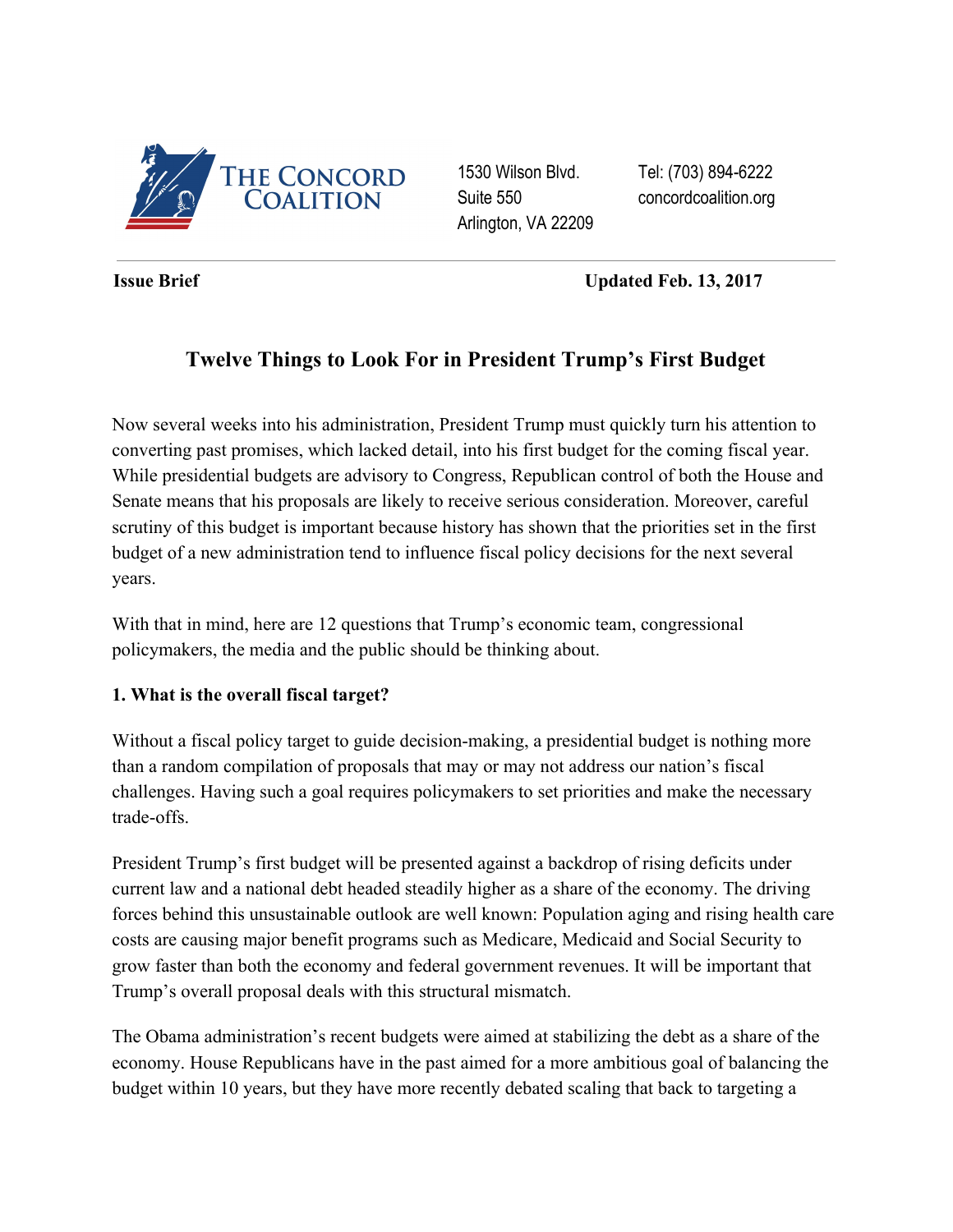debt-to-GDP ratio in the future.

Trump could choose these goals or come up with a new one. But the budget should have a clearly defined goal -- one that addresses the long-term sustainability challenge -- along with a set of proposals that would credibly achieve that goal.



# **2. What will the budget recommend regarding repeal of the Affordable Care Act (ACA) and its replacement?**

During the campaign Trump [promised](https://www.donaldjtrump.com/positions/healthcare-reform) a full repeal of the ACA. He also suggested a set of replacement policies that he now says should be enacted along with ACA repeal. Whether, and how, his budget accounts for these promises will be a crucial test of the new administration's interest in fiscal responsibility.

While past Republican congressional budgets have included placeholders for ACA repeal, they haven't incorporated a full budgetary accounting of that repeal. They have included the deficit reduction from eliminating insurance subsidies and from cuts to the Medicaid expansion. They have not, however, incorporated the costs of repealing the ACA's revenue-raisers and Medicare cuts. The latest budget resolution, which was passed by both the House and Senate in January, included broad instructions for ACA repeal but did not specify any details.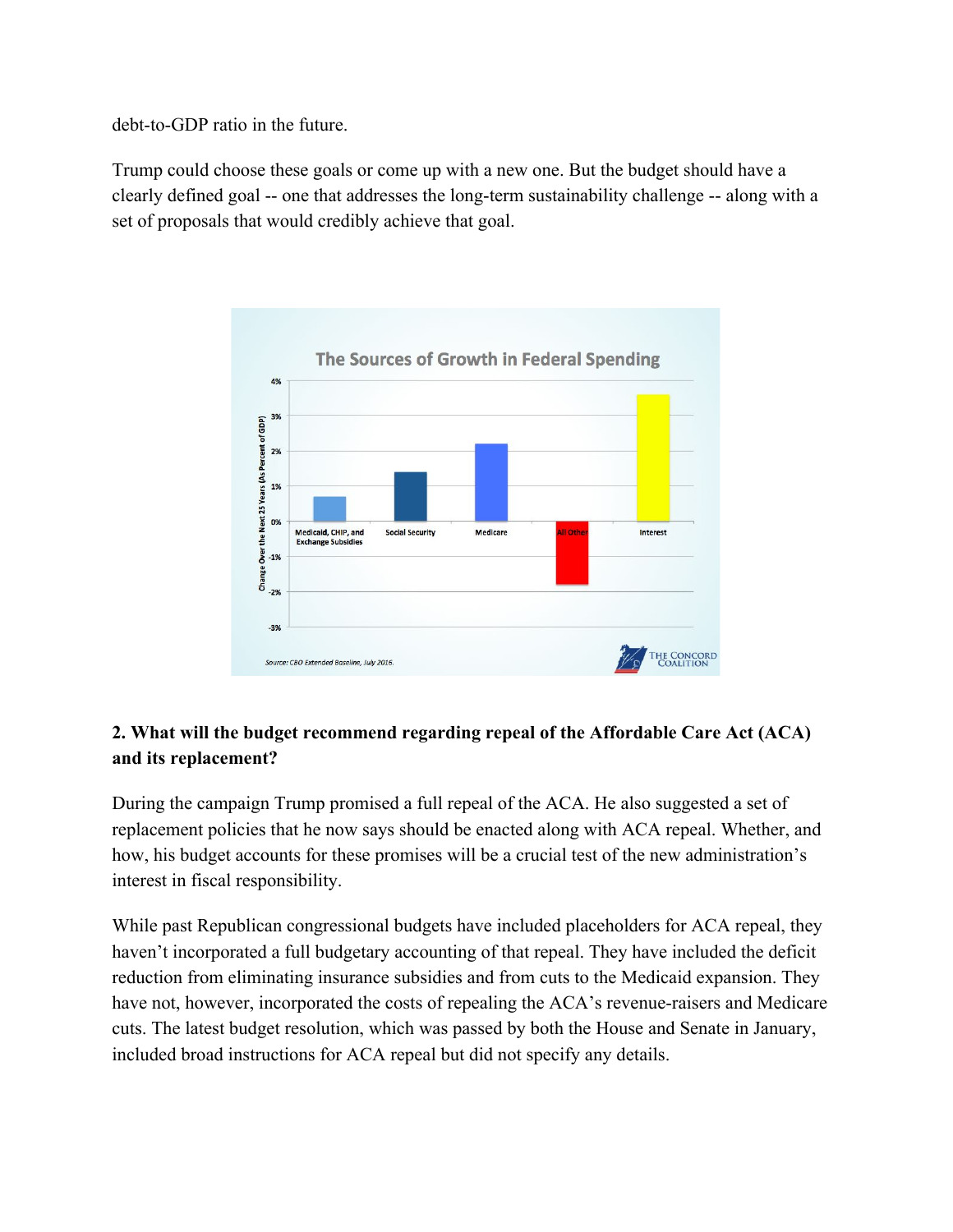Presidential budgets are typically more comprehensive than congressional budgets -- all the more reason why the new administration should make the full budgetary impacts of repeal and replacement explicit.

When the Congressional Budget Office (CBO) last scored full ACA repeal in 2015, it [projected](https://www.cbo.gov/publication/50252) repeal would add between \$137 billion and \$353 billion to deficits over ten years, depending on economic feedback, with the amount growing after that.

Accounting for replacement plans will be even more important than accounting for repeal. That is because there are more unknowns in the trade-offs and policy changes being contemplated. While the CBO was heavily involved in analyzing the policy choices debated during the ACA's passage, the ideas being promoted by House and Senate Republicans for replacing it have not included enough detail for CBO to analyze their budgetary impact. At this point, there are even fewer details for the proposals from President Trump.

The fiscal implications of replacement, the potential disruptions to the health care system, and the effects on the health and financial well-being of millions of individuals around the country cannot be fully understood if a replacement proposal is not scored and accounted for properly and at the same time as repeal proposals.

### **3. Will the budget propose additional measures for controlling health care costs?**

Increasing health care spending is the largest programmatic driver of the long-term fiscal challenge. Such spending is projected to increase primarily because of the aging of the population and the resulting increase in beneficiaries for health insurance. The other important contributor to spending growth is health care inflation, with health care costs growing more quickly than the economy.

This problem is projected to become more important the further into the future one looks. Such inflation is a problem for government budgeting as well as the private sector and individual wage growth.

The ACA included numerous reforms designed to slow the growth of health care costs both in government programs and the private sector. Congress also recently passed bipartisan legislation designed to push down the growth of health care spending by shifting provider payments from being based on volume to being based on value.

The extent to which these reforms have already slowed the growth of health care costs -- or will slow them in the future -- is up for debate. What is clear is that cost growth has recently slowed,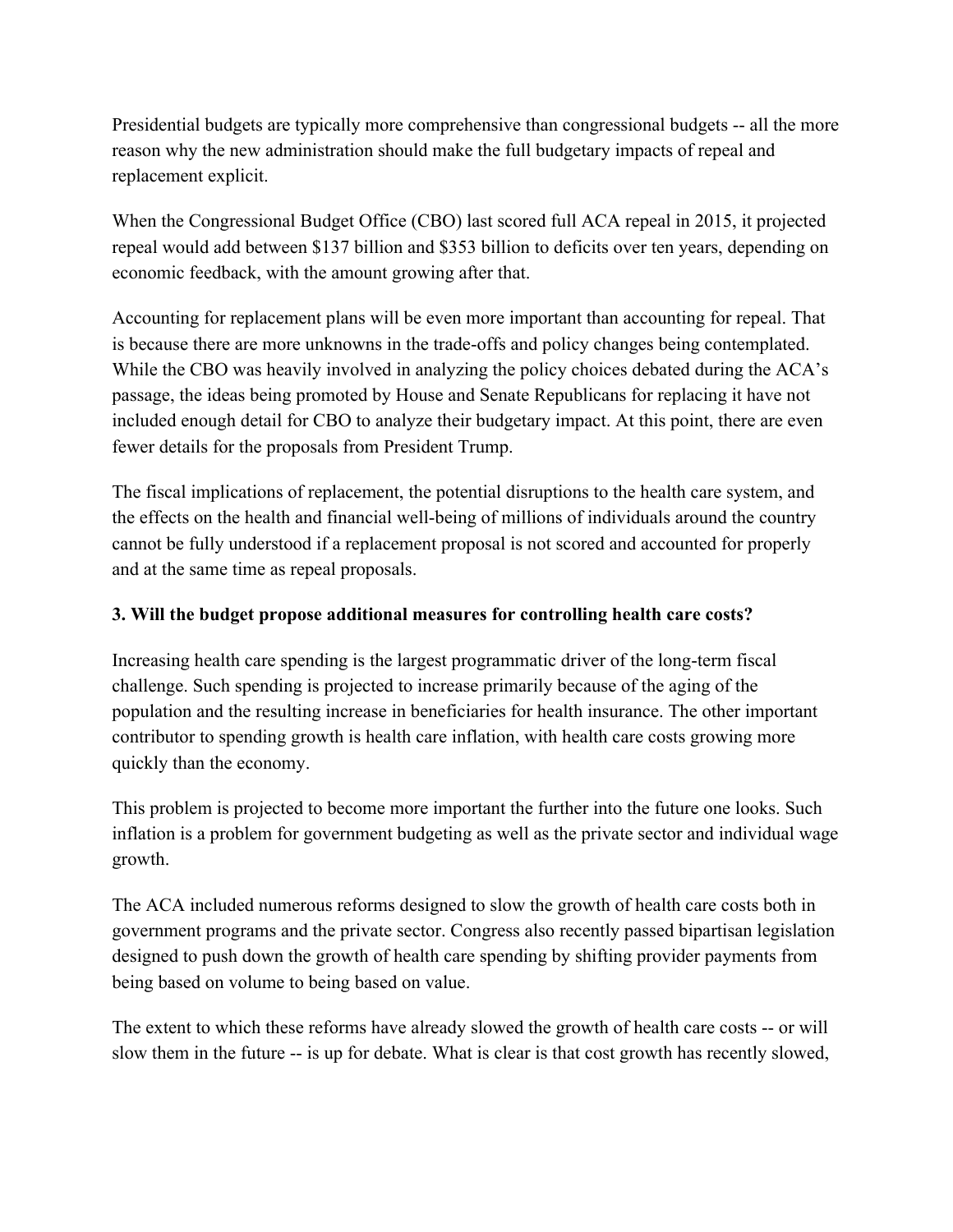that projections for future federal health care spending have shrunk by significant amounts, and that nearly all health care experts believe more needs to be done to slow health care inflation.

Were ACA repeal to include cost-reduction portions such as the changes to Medicare provider payments, to the Medicare Innovation Center's tests of cost-control strategies, and to the "Cadillac Tax" on high-cost insurance, the Trump administration would need to propose other strategies for reducing health care inflation. Its proposals should tackle the underlying force of health care cost growth, not simply reduce the number of people with insurance or increase beneficiary cost-sharing. This will be an important marker for how serious the administration will be about lowering health care inflation in the future.

However, even if the Trump budget kept the ACA's cost-control efforts and their savings in place, the administration would still need to define what other policies it intends to pursue to bolster health care cost control. For Medicare alone, spending is projected to grow by over 80 percent in the next 25 years, and that assumes current cost-control efforts will continue.

To date, there has been very little discussion or details about how the Trump administration would tackle that problem -- and the budget might be the public's first opportunity to assess the new president's plan.



#### **4. What specific tax cuts will be proposed and what are the likely revenue effects?**

Based on campaign promises, tax-policy changes are likely to be the greatest source of deficit increases early in the Trump administration. However, the nature of these changes and their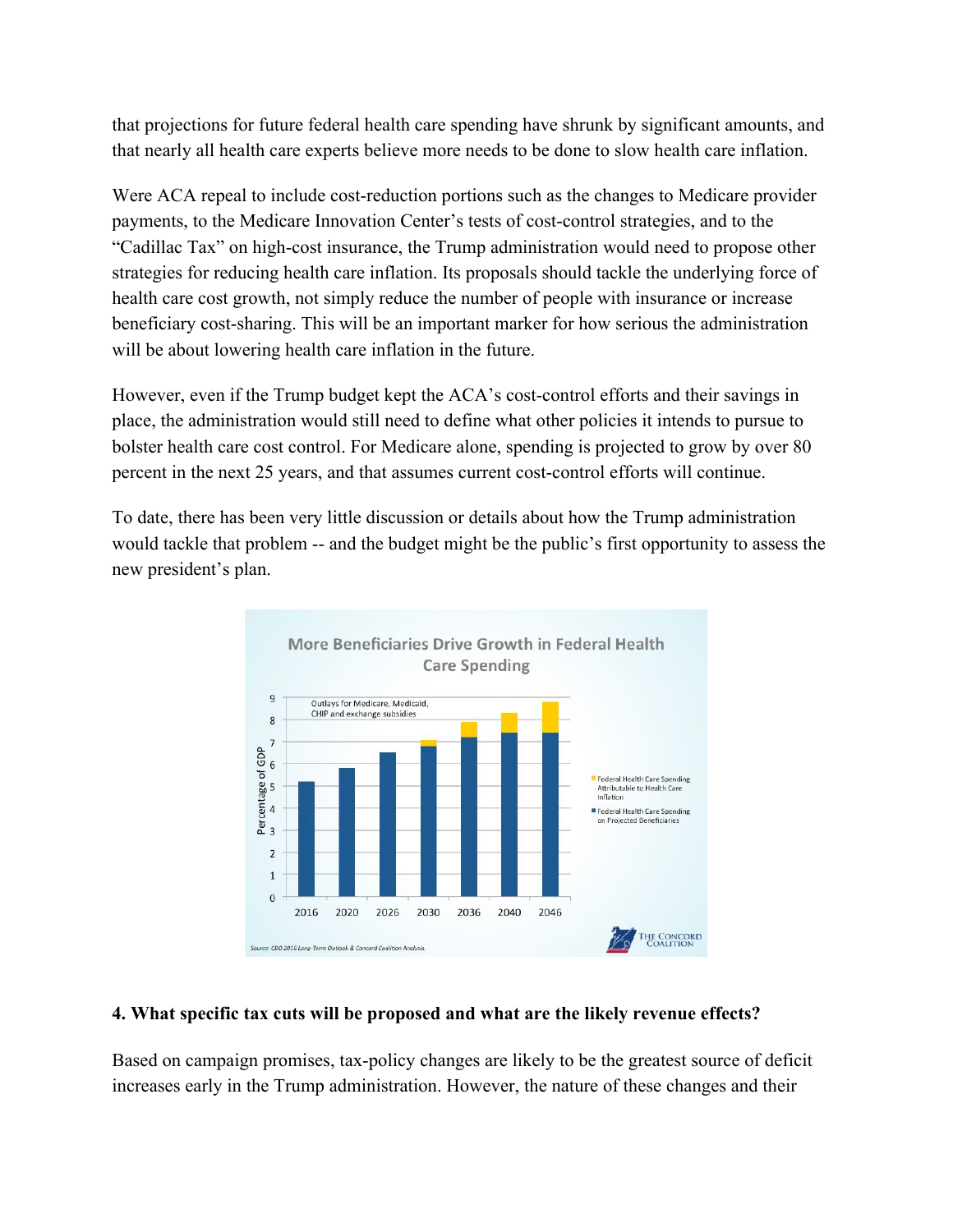magnitude are difficult to discern because of the vagueness of the campaign proposals and the fact that even the limited details were altered at times.

Trump's campaign advisors pointed to a Tax Foundation estimate that the revenue loss from their tax cuts would be \$4.4 trillion scored on a "static" basis (meaning without estimating the growth feedback on the overall economy of lower tax rates). The Tax Foundation itself [claims](http://taxfoundation.org/article/details-and-analysis-donald-trump-tax-reform-plan-september-2016) that when including Trump campaign language related to the taxes paid by certain corporate structures, the static cost of the cuts is closer to \$5.9 trillion.

Trump promises very positive economic feedback. However, even when the Tax Foundation applied a "dynamic" analysis to his plan -- assuming economic feedback in a model much more positive than what the Treasury Department or congressional Joint Committee on Taxation have used in the past to dynamically score proposals -- the revenue loss from the tax cuts would still be \$3.9 trillion.

During the campaign, [Trump's advisors asserted](https://assets.donaldjtrump.com/Trump_Economic_Plan.pdf) that the potential revenue loss would be offset by the economic effects of other policy changes in areas such as trade and regulation. The budget will be the administration's opportunity to put all of the changes together and project the economic and budgetary impact.

It is natural for every presidential administration to assume that its policies will have a positive impact on the economy. The Trump administration's first budget, however, should not rely on overly rosy growth assumptions and untested economic assertions to make the numbers work. Such things damage the credibility of the budget process and sidetrack the legislative debate.

The projections should follow recent bipartisan convention and be based on standard economic models and theory. This will ensure that accounting for the President's proposals will follow similar numbers to those used in the congressional legislative process. It will also allow the American people to better understand the impact of the budget's policies.

# **5. What recommendations does the budget make regarding existing spending caps set in the Budget Control Act of 2011 (BCA)?**

The level of spending on annual defense and non-defense appropriations (i.e., "discretionary spending"), which makes up about one-third of the budget, is currently subject to spending caps that were put in place as a deficit-reduction measure in the BCA.

These caps are very tight and extend through 2021. If adhered to, they would reduce discretionary spending to its lowest level as a share of the economy since this statistic was first tracked in 1962. In fact, these caps were never intended to go into effect. They were inserted into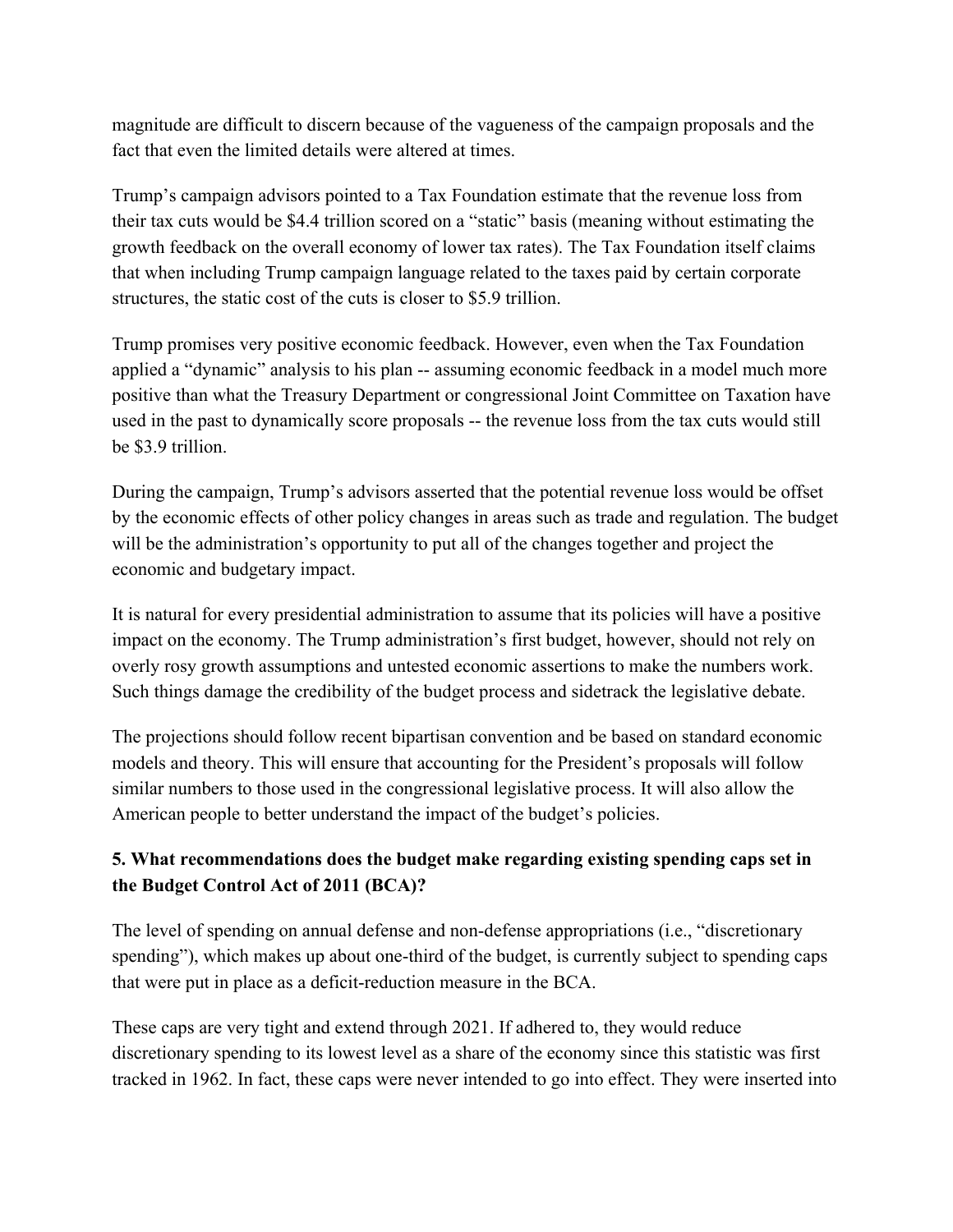the BCA as a back-up plan to reduce the deficit if Congress and the Obama administration failed to agree on a better way to reach the deficit target.

The austere caps have proven problematic for passage of appropriations legislation, so Congress has twice enacted bipartisan agreements to increase discretionary spending while finding other measures to offset the costs. The last of those adjustments ends with the appropriations bills for the current fiscal year (2017). Appropriations under the first Trump budget are scheduled to be governed by the original BCA caps, which would impose a virtual freeze in Fiscal Year 2018 for both defense and non-defense programs.

President Trump confronts the decision of whether to recommend that the caps be retained as they currently exist, changed to provide partial relief, or removed completely. On the campaign trail, Trump indicated a desire to remove the cap for defense spending but not for other spending. Aside from the political difficulties this strategy might encounter, some of his own domestic discretionary spending proposals -- particularly his immigration proposals -- could necessitate lifting the non-defense cap.

It is understandable that many lawmakers on both sides of the aisle might wish to change the original caps, allowing for greater investment in various high-priority programs. It is important to keep in mind, however, that the caps were put in place to enforce a bipartisan deficit-reduction agreement. Even with these caps in place, the deficit is still projected to grow substantially in the coming years. So if the administration wants to adjust the BCA caps, it should look for offsets to cover the added spending.

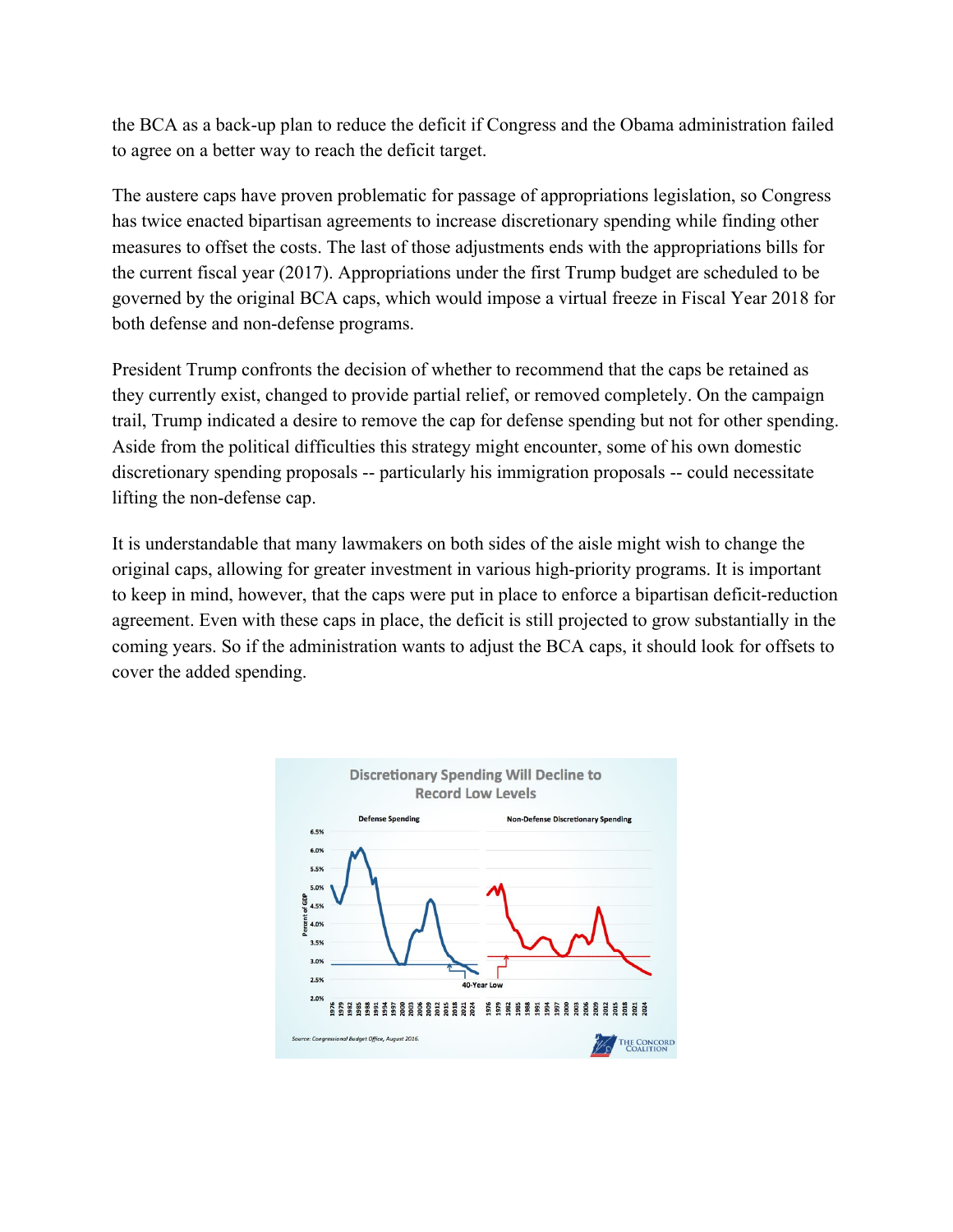### **6. How much will be budgeted for infrastructure and where will the money go?**

A key part of the Trump campaign's policy agenda was to [significantly increase investment in](https://www.donaldjtrump.com/policies/an-americas-infrastructure-first-plan) [infrastructure.](https://www.donaldjtrump.com/policies/an-americas-infrastructure-first-plan)

How these investments will be financed is one big question the budget should answer. The simplest option could be direct spending by the federal government or grants to states. Other approaches could put more focus on the private sector, such as using an infrastructure bank or tax incentives for businesses that develop toll roads and other revenue-generating projects. Which of these mechanisms the Trump budget employs will impact the kind of infrastructure developed, the costs incurred, and the efficiency with which budget resources are utilized.

Another big question is whether priority will be given to new projects or to repairs on existing infrastructure. Numerou[s studies,](http://www.vox.com/2015/2/10/8012211/infrastructure-crumbling-more-spending) including one published by the [Brookings Institute,](https://www.brookings.edu/wp-content/uploads/2016/07/02_highway_infrastructure_kahn_levinson_brief.pdf) have found that repairs provide far more bang-for-the-buck in terms of greater transportation efficiency and long-term economic growth.

### **7. How much will be spent on increased border enforcement, including construction of a border wall?**

Two core Trump campaign promises were to build an "impenetrable physical wall" on the country's southern border and to remove undocumented immigrants.

The full costs of fulfilling these promises are unknown. At one point during the campaign, Trump [estimated the cost of the wall at \\$10 billion to \\$12 billion,](http://info.msnbc.com/_news/2016/02/17/35127534-full-transcript-msnbcs-town-hall-with-donald-trump?lite) but many experts suggest the figure could be much higher. The [Massachusetts Institute of Technology Review,](https://www.technologyreview.com/s/602494/bad-math-props-up-trumps-border-wall/) for example, estimates that the wall could reach a cost of \$27 billion to \$40 billion. More recently, an estimate by the Department of Homeland Security concluded that constructing the wall would cost more than \$21 billion.

While the campaign also suggested Mexico would pay for the wall, Mexican leaders have indicated otherwise. Trump's budget will be an opportunity to see the extent to which the administration will locate other offsets for the cost of the wall aside from a proposal to impound remittances to Mexico, a plan that would likely be insufficient and difficult to fully implement.

The costs to expel undocumented immigrants would depend on how many would be deported and how quickly it would be done. [Trump's recent remarks](https://www.washingtonpost.com/news/the-fix/wp/2016/11/13/donald-trump-plans-to-immediately-deport-2-to-3-million-undocumented-immigrants/) on the subject indicate his plans are in flux and could involve fewer deportations than were talked about during the campaign.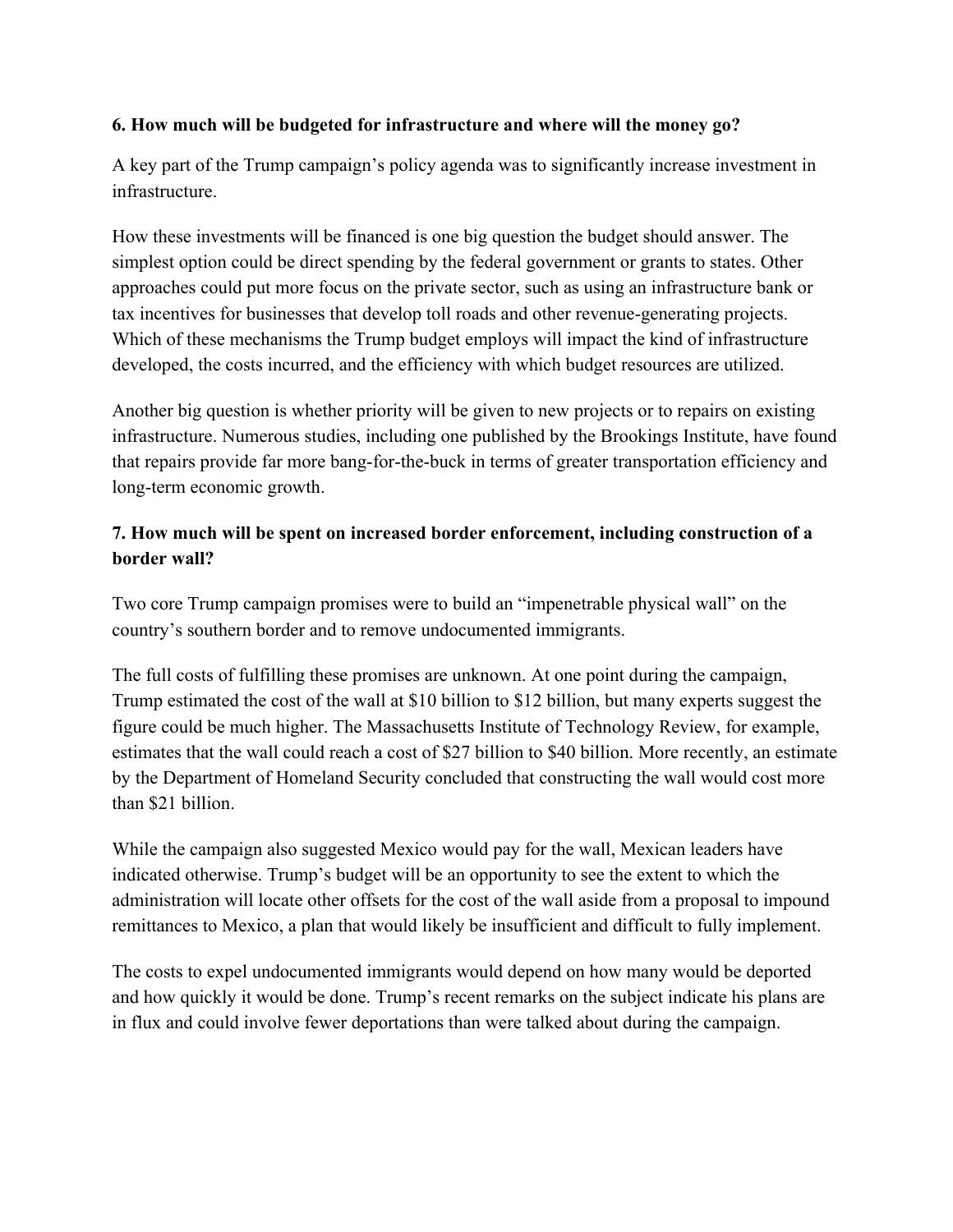### **8. What will the budget recommend for war spending?**

While the Defense Department's base budget is subject to spending caps imposed by the Budget Control Act, spending for the Overseas Contingency Operations fund (OCO), which essentially covers war-related costs, is exempt from the caps to provide flexibility in responding to military crises. In recent years, however, the OCO has been abused to simply get around the spending caps.

Trump's budget could continue or even exacerbate this trend by putting more basic defense items, such as rising personnel costs, into his OCO request. Alternatively, he could propose to lift the defense caps and restore the firewall between base defense costs and war-related spending. Restoring the integrity of the OCO could go a long way towards fiscal transparency; further reliance on it as a gimmick to postpone hard choices would be a mistake.

### **9. Will specific recommendations be made on cutting "waste, fraud and abuse"?**

During the primary and general election debates, Trump proposed lowering budget deficits by [eliminating "waste, fraud and abuse."](http://www.nh1.com/videos/nh1-news-exclusive-special-edition-of-fiscal-friday-with-donald-trump/)

The first Trump budget should make clear how much he intends to save and how those savings will be achieved. There is no line-item in the budget labeled "waste, fraud and abuse" that the president can simply cross out. And people often vehemently disagree on what belongs in this category. What some call waste may seem to others like valuable government services and initiatives.

From a fiscal standpoint, the focus should be less on small budget items than on areas where reforms would produce significant efficiencies and savings. As a simple illustration of the country's fiscal challenges, balancing the budget by 2026 would require Congress to close a gap of more than a trillion dollars in that year alone -- roughly equivalent to all projected defense and non-defense discretionary spending. So more than cutting waste will have to be done.

While improving efficiency and combating fraud would be helpful and could save some money, it would not be a sufficient strategy for fixing the long-term fiscal challenges facing the nation. Even substantial savings from cutting waste, fraud and abuse would mostly provide one-time gains that would not alter the basic structural nature of the government's projected deficits.

Trump also suggested during the campaign that -- despite warnings from the Social Security trustees of trouble ahead -- no changes would be needed to close that program's growing financing gap beyond cutting fraudulent or wasteful payments. The budget should include a specific analysis of how much could be saved in this regard.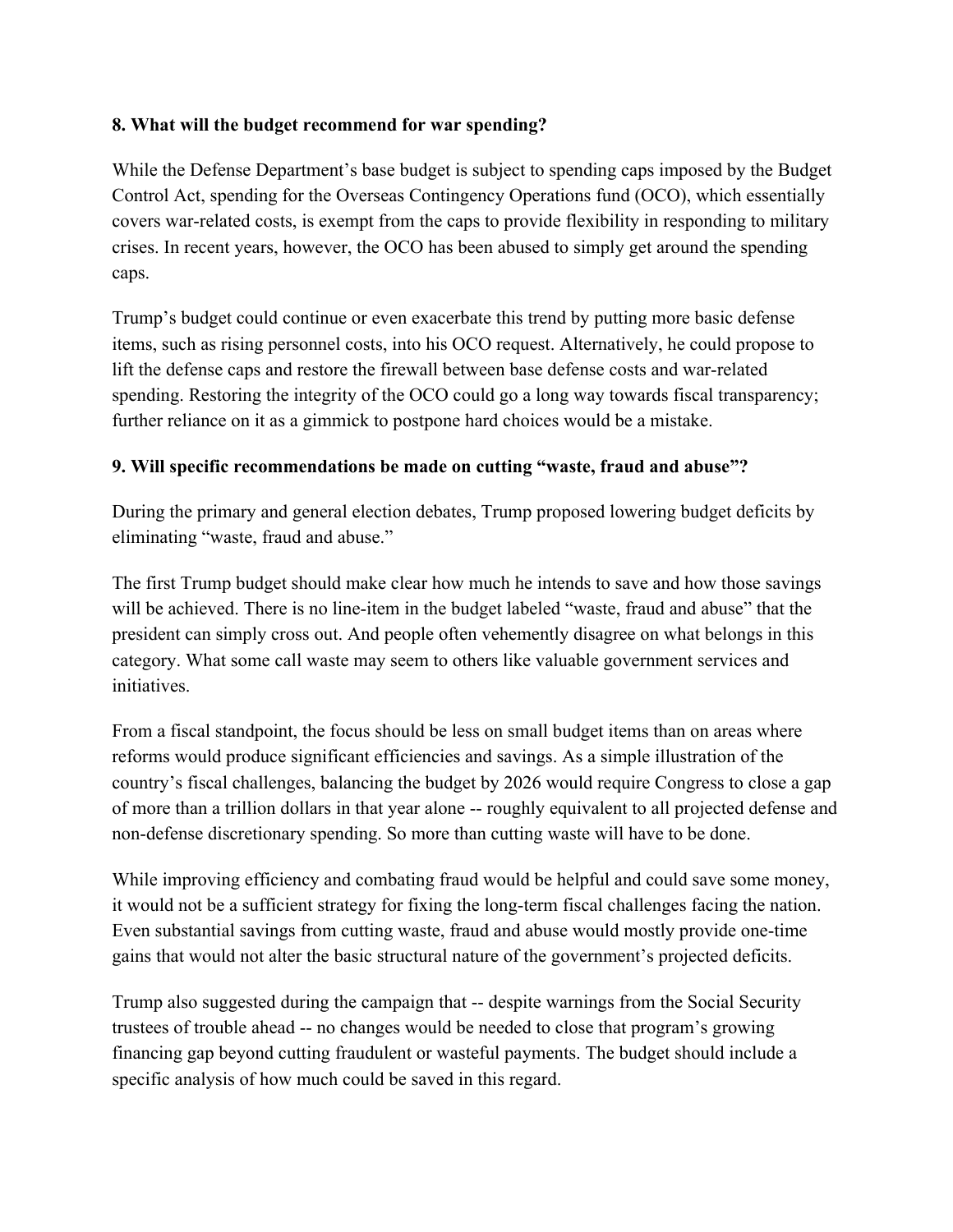An analysis by the Social Security Administratio[n estimated a total share of improper payments](https://paymentaccuracy.gov/tracked/retirement-survivors-and-disability-insurance-rsdi-2014) [in Fiscal 2015 of approximately \\$5 billion,](https://paymentaccuracy.gov/tracked/retirement-survivors-and-disability-insurance-rsdi-2014) a portion of them underpayments. In total, these improper payments represented just over half of 1 percent of the entire program. Even eliminating all of them would not come close to closing the program's total funding gap.

#### **10. What will the budget recommend regarding the federal debt limit?**

The statutory debt limit is not an effective check on the growth of government debt. It is overdue for reform. As [stated by the Government Accountability Office:](http://www.gao.gov/assets/680/671286.pdf) "While the debt limit restricts Treasury's authority to borrow, it does not restrict Congress's ability to enact spending and revenue legislation that affects the level of debt or otherwise constrains fiscal policy."

Currently, the debt limit is suspended. On March 16, however, it will return at whatever level the debt happens to be on that date.

The Treasury Department will be able to fend off immediate consequences and continue borrowing for a while by resorting to what it calls "extraordinary measures." At some point next summer or fall, though, these measures will run out, forcing the government to default on at least a portion of its obligations.

To avoid default and its harmful consequences to world financial markets, Congress will need to raise the debt limit or suspend it again. This will be true no matter what Congress or the administration might propose for the Fiscal 2018 budget; no plausible set of tax and spending proposals could prevent the debt from rising over the next few years. Even last year's House Republican budget, which took a very aggressive approach to spending reduction, would have required a debt limit increase.

If Trump's budget acknowledges the need for action on the debt limit, it would send a positive signal to financial markets that the new administration intends to uphold the full faith and credit of the United States government. Failure to request action on the debt limit would leave this commitment in doubt.

At a minimum, the Trump budget should contain a request to raise the debt limit enough to cover projected borrowing needs through 2018.

The nation's creditworthiness must not be left in doubt. As stated in the 14th Amendment to the Constitution (Section 4): "The validity of the public debt of the United States…shall not be questioned."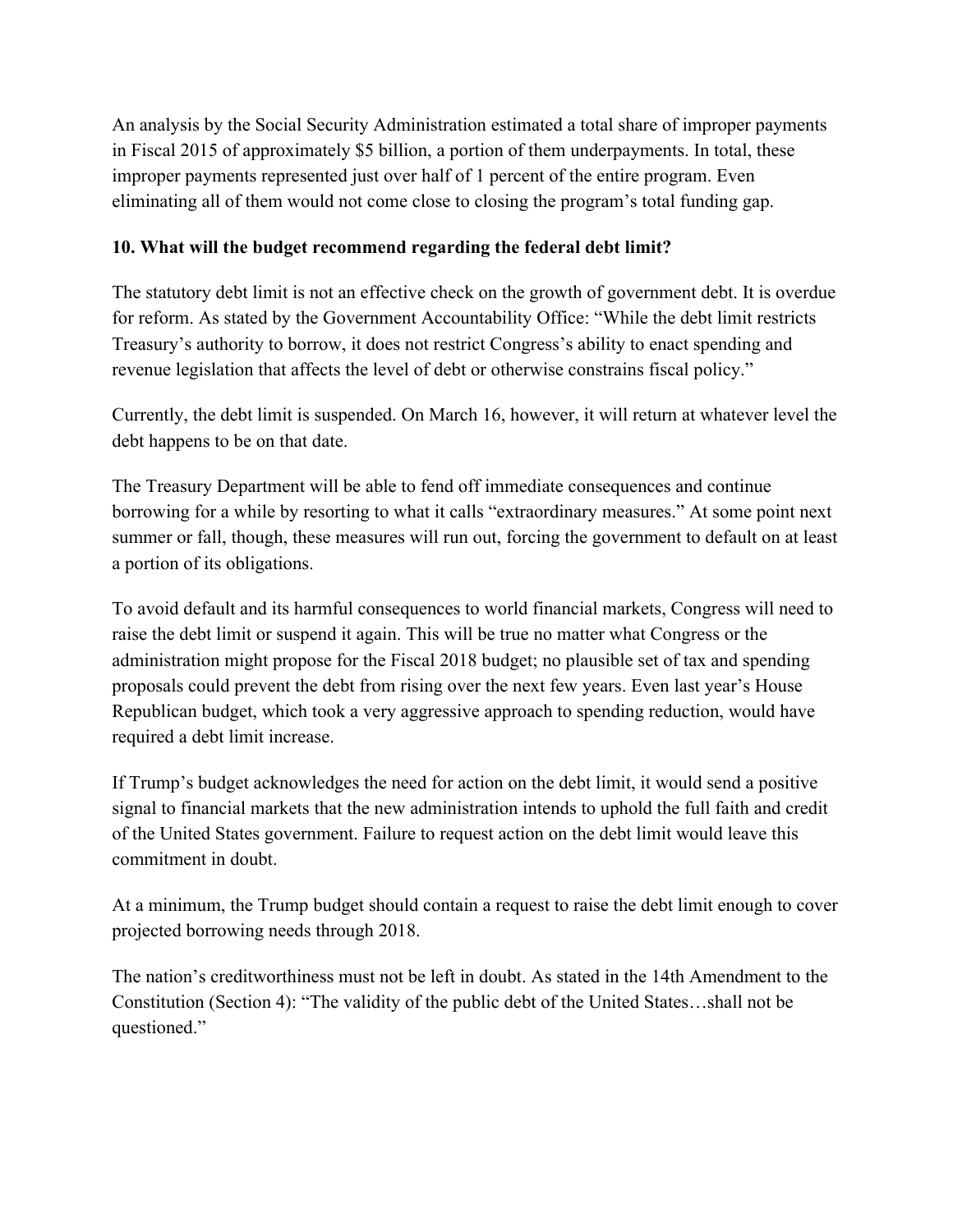### **11. What economic growth rates will the budget assume?**

On the campaign trail, Trump frequently asserted that his policies would unleash economic growth of 4, 5, or even 6 percent per year. If so, such growth would allow the federal government to run a substantially higher deficit than we have today without increasing the nation's debt-to-GDP ratio. There is, however, no evidence to suggest that such growth could be sustained, and only slight evidence it would be possible even for a very short time.

Consider that only once in the past three decades has GDP grown at 5 percent. The 30-year average GDP growth rate has been a far more modest 2.6 percent per year -- well below what would be needed to stabilize the nation's debt-to-GDP ratio if Washington enacted the policies Trump proposed on the campaign trail.



That is why the economic assumptions in Trump's first budget are so critical; artificially inflated growth assumptions can make an unsustainable budget appear sustainable. If economic assumptions prove to be unrealistic, so too will the budget's projected levels of debt-to-GDP.

# **12. Will scoring gimmicks be used to mask the long-term costs of new spending or tax initiatives?**

Presidential and congressional budgets often use scoring gimmicks to make the bottom line look better than it really is. Overly buoyant economic assumptions are a subtle gimmick. Others are far more blatant, such as shifting costs outside the budget window to make them disappear or using one-time savings to "pay for" permanent costs.

A fiscally responsible budget must be based on realistic, attainable assumptions and refrain from the use of procedural gimmicks to hide costs or circumvent budgetary limits. Estimates of